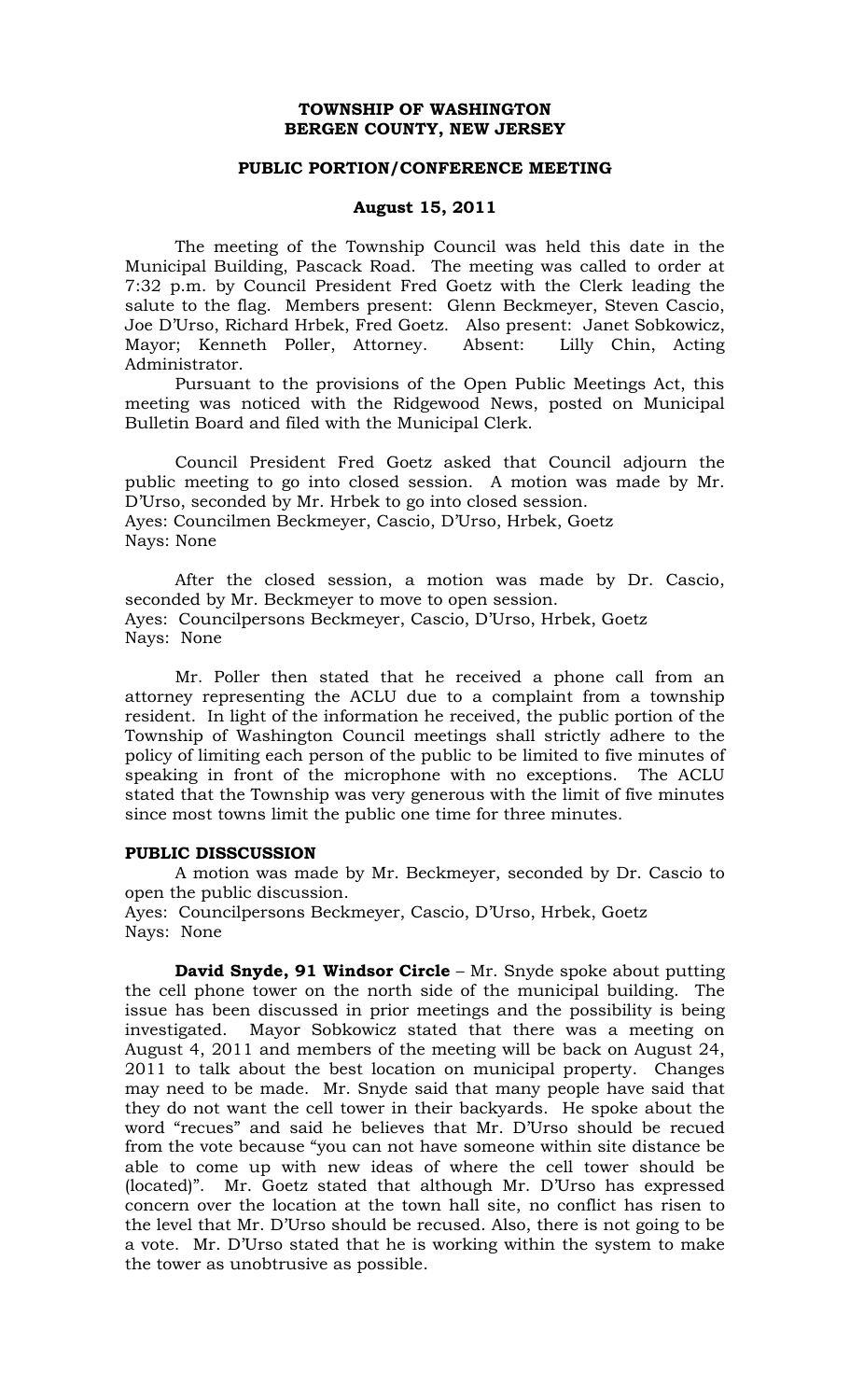Page 2 August 15, 2011

**Raymond Benroth, 838 Crest Place** – Mr. Benroth said that he would like to see handicapped parking signs be put up in the municipal parking lot. Mayor Sobkowicz stated that the administrator is working on the issue. Mr. Benroth asked if the cell phone tower is going forward. He wants better reception.

**Mitchell Rosenthal, 270 Hoover Avenue** – Mr. Rosenthal corrected a statement made at the last council meeting that Season's bought the corner properties on Pascack Road and Washington Avenue for 3.2 million dollars. Season's paid 2.2 million dollars. He asked Mayor and Council if the ideas that he brought forward at the last Council meeting were looked at and discussed since the meeting. He also asked for the overall status of the cell tower project. Mr. Goetz said that he has looked at Mr. Rosenthal's information and is confident that everyone else has as well. Many of the ideas were similar to ones that had been previously considered, but there are legal reasons why some of the plans could not work. The project will move forward when Verizon tells the town where and when they are ready to build. Mr. Rosenthal stated that he does not understand why the property behind the Dog House was brought up if the location of the cell tower is contracted for town hall. Mr. Rosenthal asked if the tower is going to be painted to blend in and if there will be a light on the top of it. Mr. Goetz said the discussion of the aesthetic aspect of the tower has not been discussed with Verizon as of yet. Mayor Sobkowicz said that at the August 24, 2011 meeting with Verizon, they will be discussing the location of the equipment and perhaps the option of placing the tower on the north side of the town hall building. The Director of Engineering is invited to the meeting on August 24, 2011

**Rosa D'Ambra, 423 Colonial Avenue** – Mrs. D'Ambra stated that the Township of Washington receives money from a variety of sources. She said that the microphone system should be updated. Many people in the audience at public meetings cannot hear the mayor and council well. She stated that a light should be placed on top of the cell tower once it is built to deter incidents. Money for the sound system was discussed. The Mayor explained that outside billing money cannot necessarily be used for other things. The sound system is original to when the dais was built, although additional microphones were added to the conference table when the new recording system was added last year.

**Elizabeth Leahy, 275 Wilson Avenue** – Mrs. Leahy stated that she read the cell tower bid and did not see where it said that the new tower is replacing the police tower. Also, she asked if the location could be changed to the north side by amendment. Mr. Poller said that the bid has been awarded but the lease agreement has not been signed at this time. He explained the details of the bid that was awarded but there are details of the bid that could possibly be altered.

**John Marchese, 271 Hoover Avenue** – Mr. Marchese said that it does not make sense to him that the new tower needs to be legally built on the same side that the police tower is located on now.

**Linda Murphy, 675 McKinley Avenue** – Mrs. Murphy spoke about the Sky Trading and CVS applications. She gave details of the cases and specific problems in each. She spoke about Mr. Azzolina's report on the intersection redevelopment of Washington Avenue and Pascack Road and quoted from the report that the project would more than likely not be addressed until 2013. Mrs. Murphy stated that the applications should be put on hold until the intersection issue is addressed. Mr. Goetz said that Mrs. Murphy must speak to the zoning board with these issues.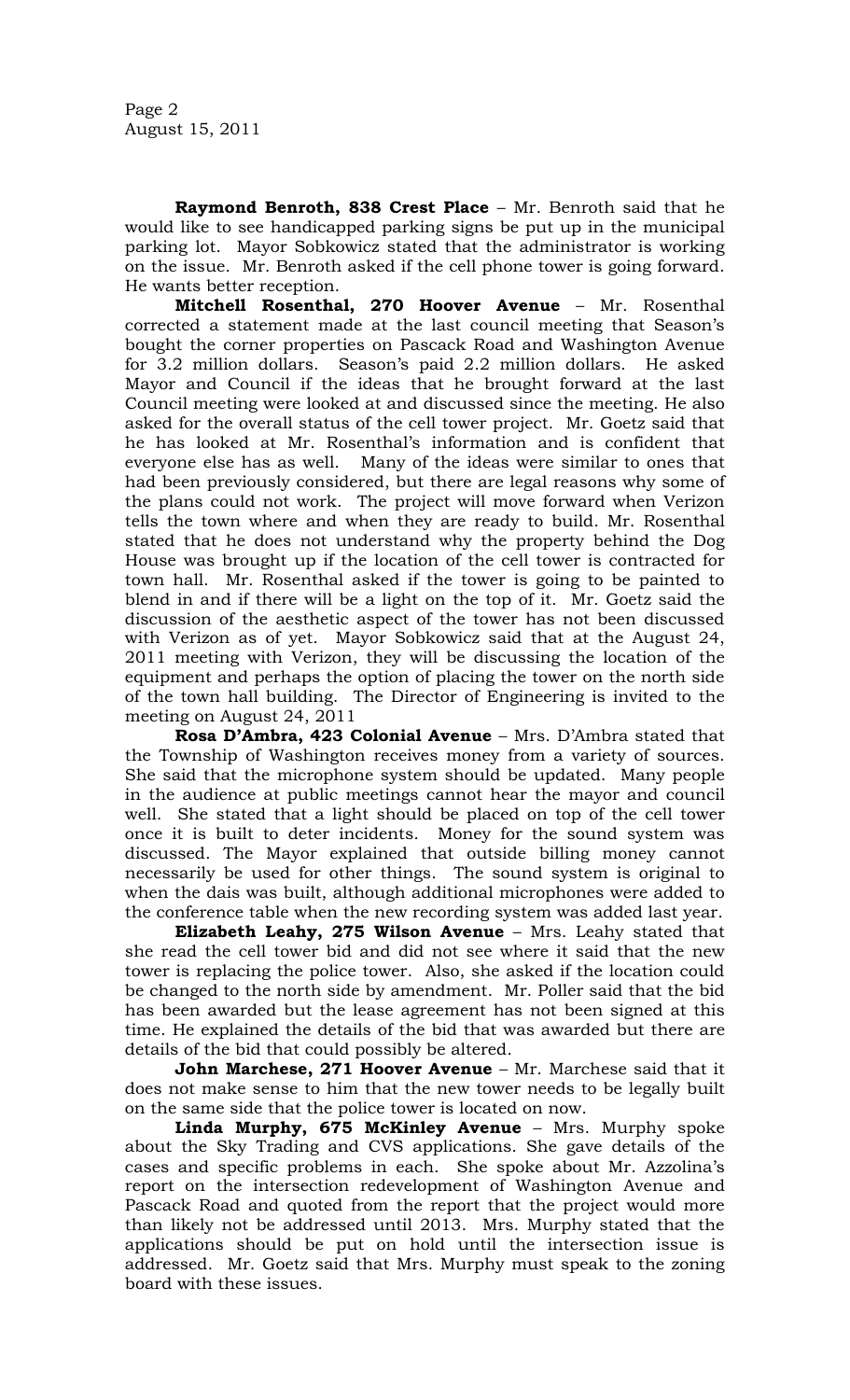Page 3 August 15, 2011

**John Tekerian, 273 Colonial Boulevard** – Mr. Tekerian stated that he is against the redevelopment of the intersection of Washington Avenue and Pascack Road. He wants to see a referendum be put on the ballot for vote on the intersection improvements. Mr. Goetz stated that the Council has no jurisdiction over the zoning board and the matters Mr. Tekerian's referring to cannot be addressed by the Council. The zoning board members are selected by the Council but are not controlled by the Council.

**Agnes Smith, 646 Valley Court** – Mrs. Smith stated that she had come to a previous Council meeting where it was announced that the Township would be meeting with the Turnpike Authority to further discuss exit 168. Before the meeting was to take place, a local newspaper reported that a contract was awarded and the project was to begin. The Council and administration did not know the decision was being made at that time. Mrs. Smith stated that she spoke with the county herself. She said that the Township should have acted sooner. Mrs. Smith stated that the intersection project should not go forward until the exit 168 problem is resolved. The Township of Washington should not be a main thoroughfare to other towns. Mr. Goetz stated that the Council did not know the bid had been awarded. The project has been in the works for eight years. A letter from the Turnpike Authority came in today stating the plan is going through.

**Grace Hogan, 898 Washington Avenue** – Mrs. Hogan asked Mayor Sobkowicz if she polled Northgate Townhouse development about sharing the use of the complex's amenities if townhouses were built on the corner property of Pascack Road and Washington Avenue. Mayor Sobkowicz stated that First Hartford approached the townhouse development.

**Sandra Philips, 321 Hudson Avenue** – Mrs. Philips asked if the town is purchasing the property next to the municipal complex. Mr. Goetz said to his knowledge, no. Mrs. Philips said she understands that according to ordinance, structures can not be built within 50 feet of a residential property but the tower will be closer than 50 feet. The cell tower plans will have to go to the planning board for approval. No timeline is available at this time.

**Michael Ullman, 2 Clark Avenue** – Mr. Ullman asked what contract was discussed in the closed session at the beginning of this meeting. Mr. Goetz stated that it was for Council to receive an update on the recent Verizon meeting. Mr. Ullman asked what the process is in the development of the VFW and will the process be documented. Mr. Poller stated that the governing body will be the architects. The township planner will be the consultant for any plans. There is no timeline but it is on the priority agenda at this meeting. Mr. Ullman asked if the police are going to be paid \$50 per hour for the Click It or Ticket program, or if they will receive comp time in addition to the hourly rate. Mrs. Do stated comp time is not given to officers working on the program. Mr. Goetz asked if the same policy in enforced for terminal leave. Mayor Sobkowicz spoke about the way blue vouchers are filled out by the police with details of assignments that were worked. The voucher determines the rate in which the officer is paid. The Mayor stated that it is her understanding that officers can make the differential up with comp only if it does not cause any overtime. Mr. Ullman asked if the Council could give any details concerning the closed session at the previous Council meeting. Mr. Goetz stated that it was in regards to sharing opinions on personnel and staffing within the police department. A discussion ensued regarding the recent hiring of new officers by the administration, the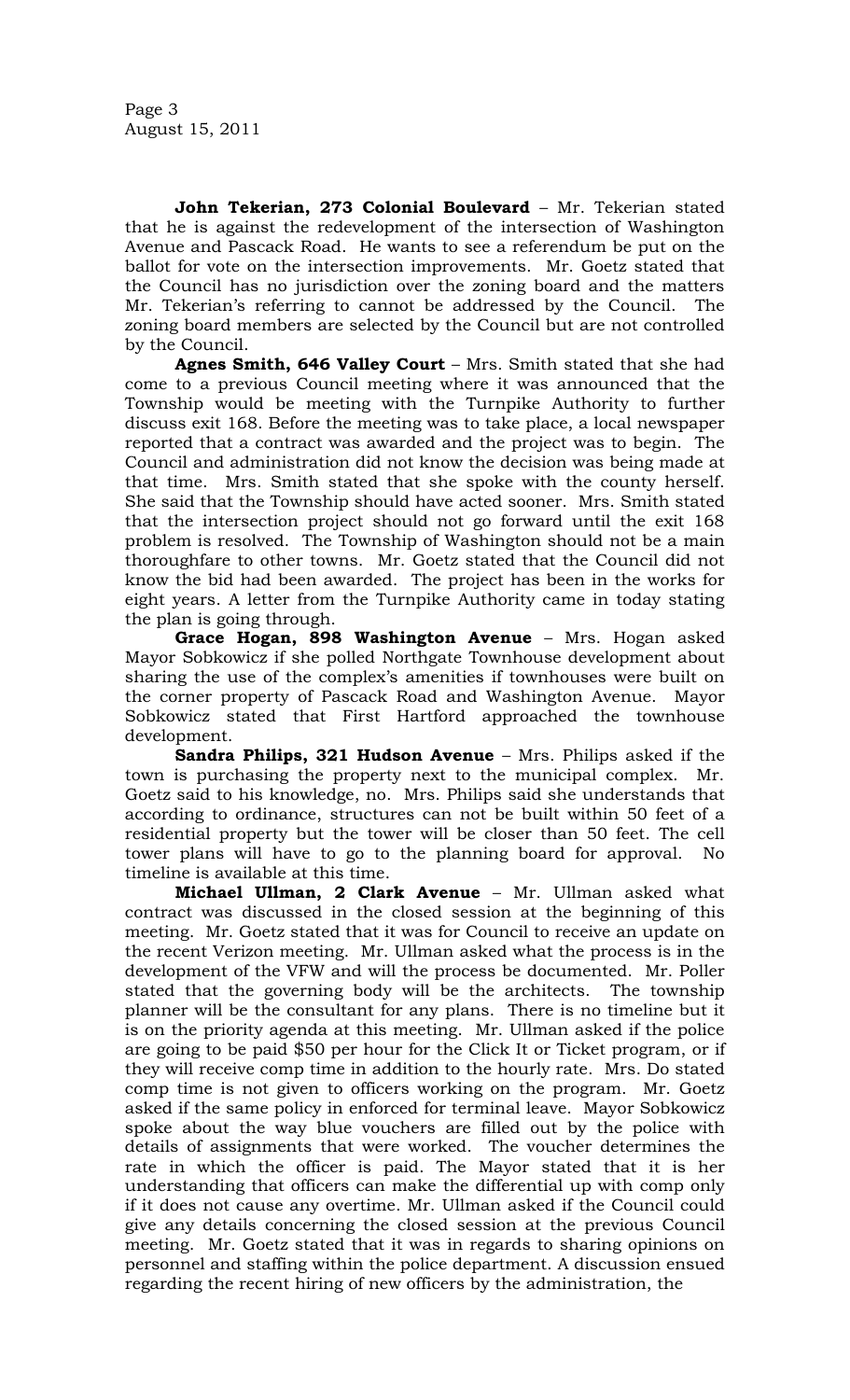Page 4 August 15, 2011

Table of Organization ordinance, and the Council's role in working with the police department.

There being no other questions or comments, a motion was made by Mr. Hrbek, seconded by Mr. Beckmeyer to close the public portion of the meeting.

Ayes: Councilmen Beckmeyer, Cascio, D'Urso, Hrbek, Goetz. Nays: None.

# **ORDINANCE**

The Clerk read Ordinance 11-14 entitled: AN ORDINANCE UNDER CHAPTER 55 OF THE CODE OF THE TOWNSHIP OF WASHINGTON SETTING FORTH THE RATE OF COMPENSATION AND MANNER OF PAYMENT OF THE OFFICE OF DEPUTY CLERK IN SAID MUNICIPALITY FOR THE YEAR 2011. Mr. Goetz said that because a personnel action form was not signed by the Mayor reflecting the compromise made at the last Council meeting, the ordinance making the Deputy Clerk's position full time will be introduced tonight. Mayor Sobkowicz stated that since the last Council meeting she had a meeting with the Deputy Clerk and is now prepared to discuss a new compromise. She stated that a new employee has been hired to do minutes for the planning/zoning office and laid out her new schedule for the Deputy Clerk. Mr. Goetz stated that all departments are understaffed. Also, since the original compromise has not been carried through, the ordinance needs to be introduced. Mr. Hrbek's asked that the Deputy Clerk not lose overall working hours in the process of compromising. A discussion ensued regarding the staffing structure of several departments.

A motion was made by Mr. Goetz, seconded by Dr. Cascio to introduce and pass Ordinance 11-14 at first reading by title.

Ayes: Councilpersons Beckmeyer, Cascio, D'Urso, Hrbek, Goetz. Nays: None

The following resolution was presented and adopted on a motion by Mr. Goetz, seconded by Dr. Cascio.

Ayes: Councilpersons Beckmeyer, Cascio, D'Urso, Hrbek, Goetz Nays: None

WHEREAS, Ordinance No.11-14 entitled: AN ORDINANCE UNDER CHAPTER 55 OF THE CODE OF THE TOWNSHIP OF WASHINGTON SETTING FORTH THE RATE OF COMPENSATION AND MANNER OF PAYMENT OF THE OFFICE OF DEPUTY CLERK IN SAID MUNICIPALITY FOR THE YEAR 2011 was introduced and passed at first reading by title at a meeting of the Township Council of the Township of Washington on the 15th day of August 2011.

NOW, THEREFORE, BE IT RESOLVED, that further consideration for final passage and public hearing of said ordinance shall be held on the  $12<sup>th</sup>$  day of September 2011 at 7:30 o'clock in the evening, prevailing time, or as soon thereafter as said matter can by reached in the Municipal Building, Pascack Road, Township of Washington, NJ at which time and place all persons who may be interested will be given an opportunity to be heard concerning said ordinance;

BE IT FURTHER RESOLVED, that the Township Clerk is authorized to advertise in the Ridgewood News a newspaper circulated in this Township, the introduction and notice of further consideration for final passage and public hearing of this ordinance as required by law. Ayes: Councilpersons Beckmeyer, Cascio, D'Urso, Hrbek, Goetz Nays: None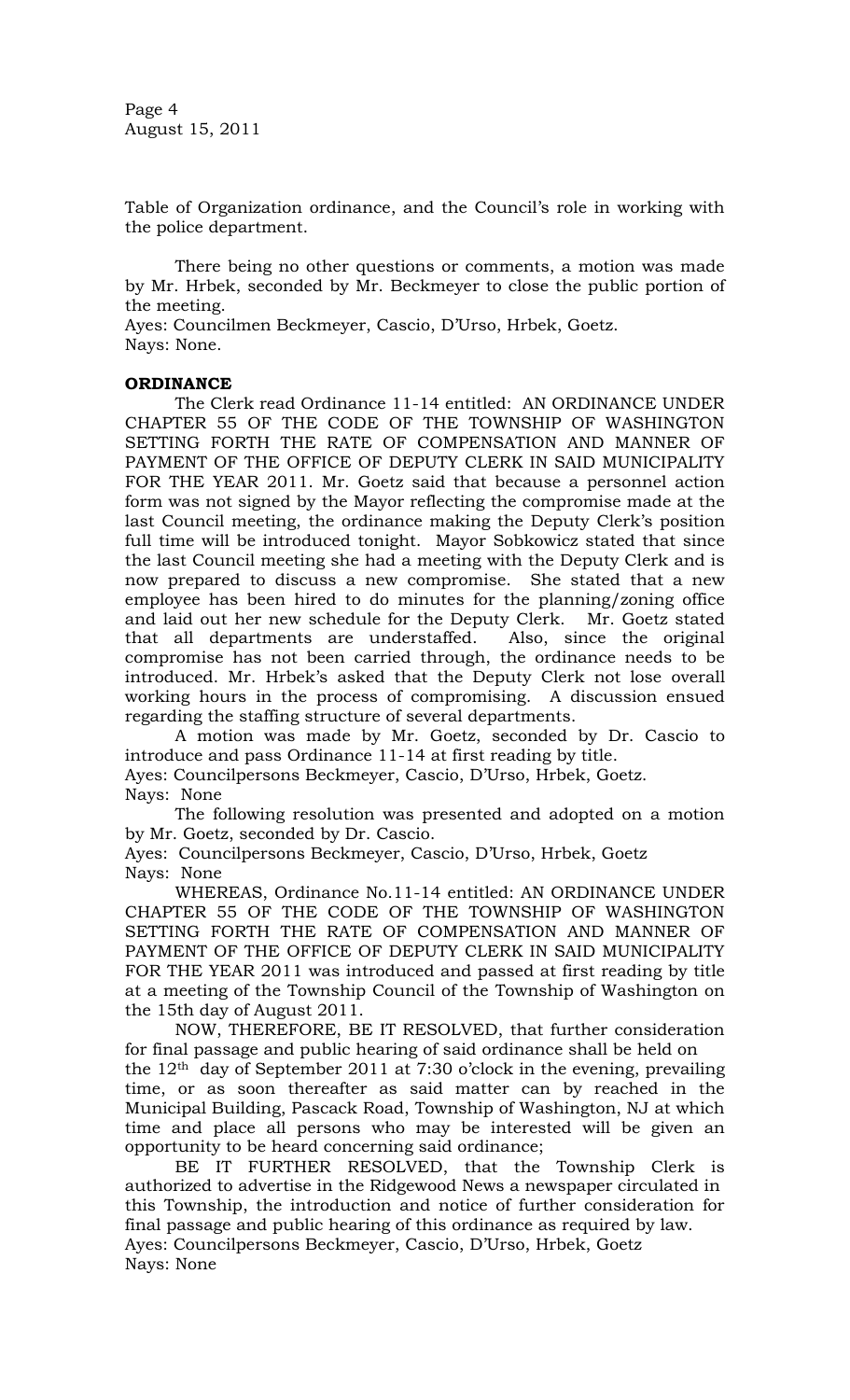Page 5 August 15, 2011

## **CONSENT AGENDA**

The Consent Agenda was presented and adopted on a motion by Dr. Cascio, seconded by Mr. Beckmeyer.

Item #2 and item #3 were pulled from the Consent Agenda. Item #2 was briefly discussed and it was agreed that a \$10.00 fee will be charged to recreation program refunds going forward. Also, item (3) was clarified to state that \$50.00 per hour was the sole rate of pay for police officers working the "Over the Limit, Under Arrest" program.

Ayes: Councilpersons Beckmeyer, Cascio, D'Urso, Hrbek, Goetz Nays: None

WHEREAS*,* Mr. John Valerio, who resides at 250 Fern Street, Block 4410, Lot 15, and;

WHEREAS, Mr. Valerio was granted a permanent disability resulting from service-connected injuries as declared by the United States Veteran's Administration pursuant to N.J.S.A. 54:04-03.30, which grants total exemption from local property taxes and; since changes entered by the Tax Assessor's office is for tax year 2012, a tax bill was issued based upon information on the 2011 Extended Tax Duplicate.

WHEREAS, the Township Council of the Township of Washington, New Jersey, authorized, the Deputy Tax Collector, Elaine Erlewein, be authorized to cancel August 2011, November 2011, February 2012, May 2012 and forward based upon the date the application was filed with the Township of Washington which was June 6, 2011 in accordance with this resolution.

| Cancel: | \$4,389.06 (Balance of 2011 Tax)   |
|---------|------------------------------------|
|         | $$4,278.00$ (Preliminary 2012 Tax) |
| Total:  | \$8,667.06                         |

BE AND IT IS RESOLVED, by the Township Council of the Township of Washington that the Township Treasurer is hereby authorized to refund the following recreation funds:

Meletia Sengos 429 Walnut Street Township of Washington, NJ 07676

Football - \$175.00

BE AND IT IS RESOLVED, by the Township Council of the Township of Washington that the Township Treasurer is hereby authorized to refund the following recreation funds:

Maryann Jahansouz 195 Fern Street Township of Washington, NJ 07676

Lacrosse - \$140.00

WHEREAS, N.J.S. 40A:4-87 provides that the Director of the Division of Local Government Services may approve the insertion of any special item of revenue in the budget of any county or municipality when such item shall have been made available by law and the amount thereof was not determined at the time of the adoption of the budget, and

WHEREAS, the Township has received \$4,400.00 from the Driving While Intoxicated Enforcement "Over the Limit Under Arrest 2011 Statewide Crackdown" and the Township wishes to amend the 2011 Budget to include this Grant; and

NOW, THEREFORE, BE IT RESOLVED, that the Township council of the Township of Washington hereby requests the Director of the